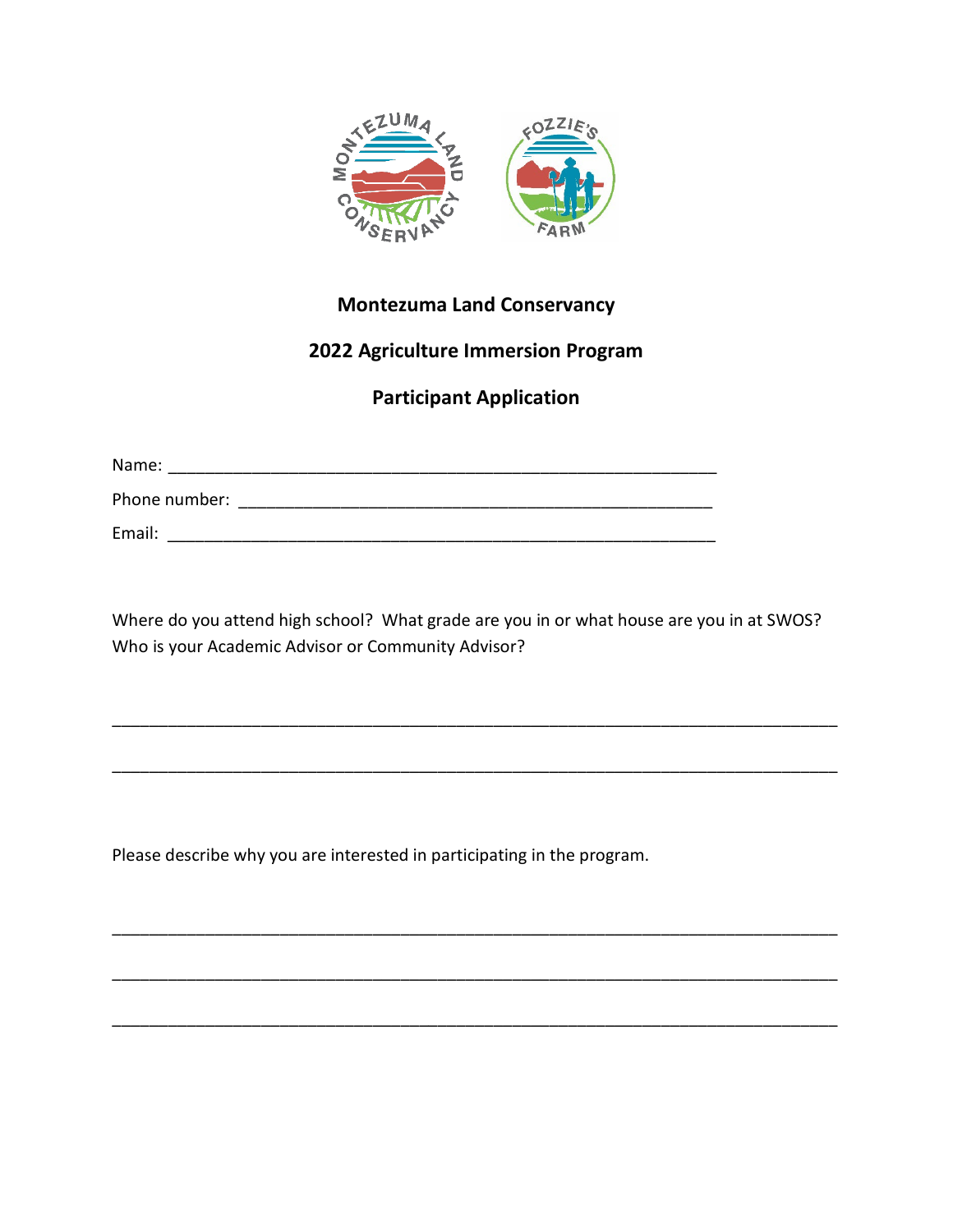Please describe any experience you have working with agriculture, gardening, livestock, or conservation.

Please describe any experience you have working closely with others in a team or crew situation. What do you think are your strengths in terms of working with others? What are your biggest challenges in getting along with others?

References List three adult, non-family members who can describe your character, work ethic, and commitment.

| 1. Name: |                              |
|----------|------------------------------|
|          | Phone                        |
|          | Email                        |
|          | How do you know this person? |